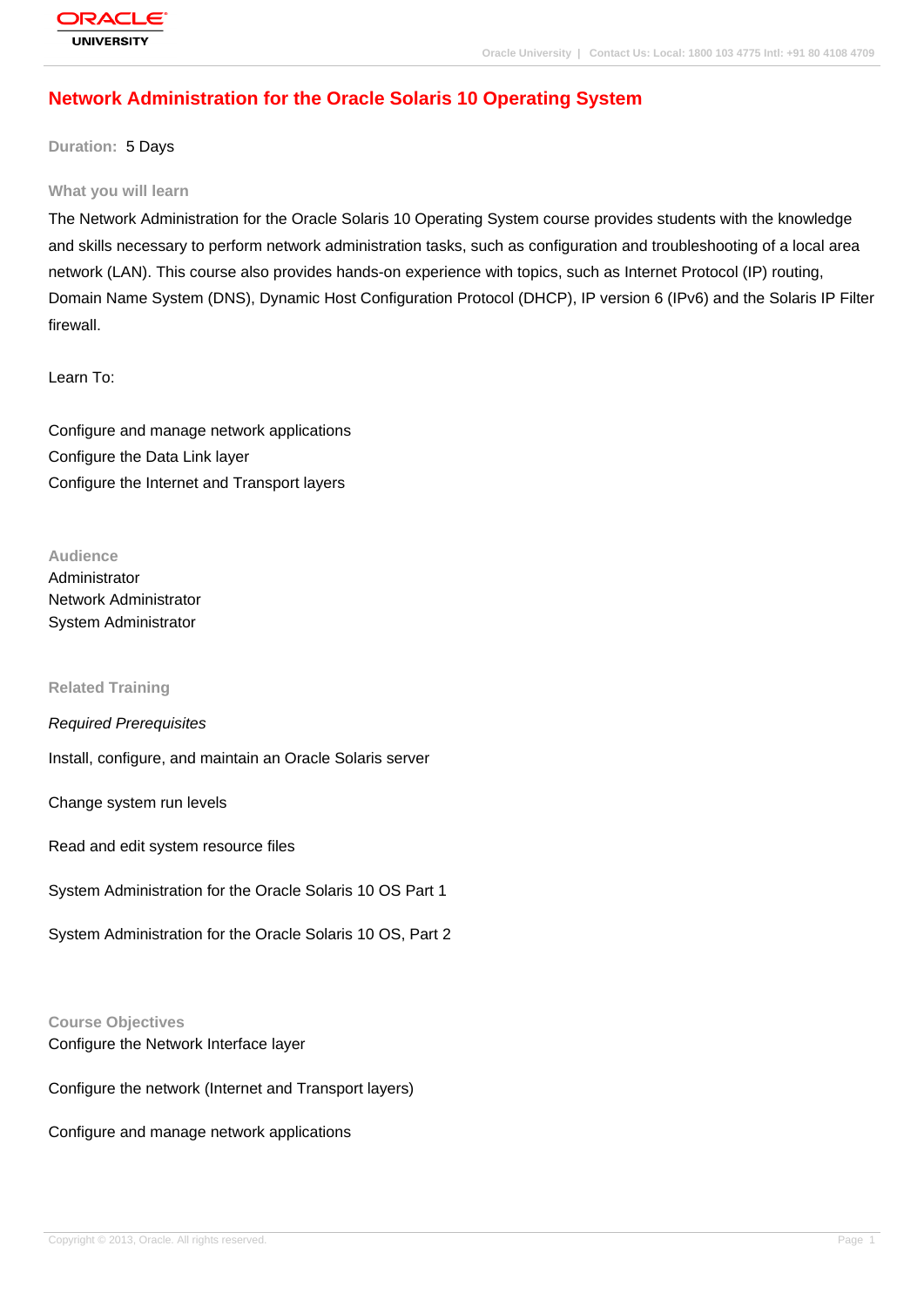**Course Topics**

**Introduction Overview** Course Goals Course Agenda **Introduction** Your Learning Center

#### **Introducing the TCP/IP Model**

Introducing Network Model Fundamentals Introducing the Layers of the TCP/IP Model Describing Basic Peer-to-Peer Communication TCP/IP Protocols

**Introducing LANs and Their Components** Introducing Network Topologies

Introducing LAN Media Introducing Network Devices

#### **Describing Ethernet Interfaces**

Introducing Ethernet Concepts Using Network Utilities

#### **Describing ARP and RARP**

 Introducing ARP Introducing RARP

## **Configuring Internet Protocol**

Introducing Internet Layer Protocols Introducing the IP Datagram Introducing the IP Address Types Introducing Subnetting and VLSM Exploring Interface Configuration Files Administering Logical Interfaces

## **Configuring IP Network Multipathing**

Increasing Network Availability Configuring IP Network Multipathing

## **Configuring Routing**

Identifying the Fundamentals of Routing Introducing the Routing Table Introducing Routing Protocol Types Working With the Routing Table Configuring Static Routes Configuring Dynamic Routing Introducing Classless Inter-Domain Routing (CIDR) Configuring Routing at Boot Time

## **Configuring IPv6**

Describing IPv6